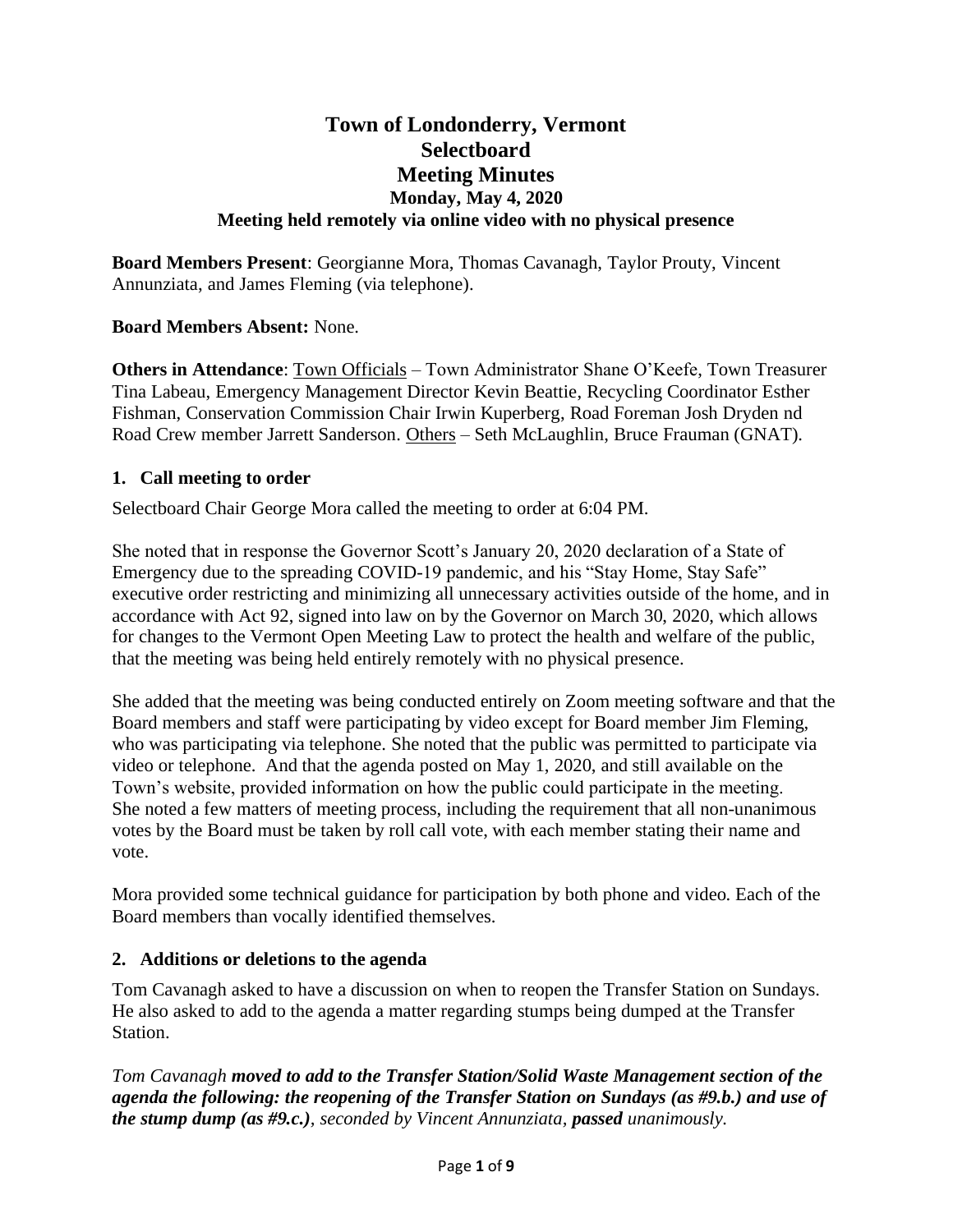### **3. Executive Session – The appointment or employment or evaluation of a public officer or employee per 1 V.S.A. 313 (a)(3)**

*Taylor Prouty moved to enter executive session to consider the employment of a Town employee, pursuant to Title 1, Section 313(a)(3), with Seth McLaughlin, Esther Fishman and Shane O'Keefe in attendance, seconded by Tom Cavanagh, passed unanimously.*

The Board entered in executive session at 6:14 PM, and came out of executive session at 6:26 PM.

*Tom Cavanagh moved to hire Seth McLaughlin to fill a part-time Transfer Station attendant position on Sundays at a rate of \$16.00/hour, effective immediately with the scheduling to be determined, seconded by Taylor Prouty, passed unanimously.*

The Board members welcomed McLaughlin aboard, and Cavanagh noted he would coordinate with him the following day.

## **4. Minutes Approval – Meeting of April 20, 2020**

*Taylor Prouty moved to approve the minutes of the Selectboard meeting of April 20, 2020, seconded by Jim Fleming, passed unanimously.*

# **5. Selectboard Pay Orders**

Pay orders were reviewed by the Board members. There would be single-source signing by the Board members.

*Taylor Prouty moved to approve the pay orders for payroll and accounts payable, seconded by Jim Fleming, passed unanimously.*

McLaughlin left the meeting at 7:16 PM.

#### **6. Announcements/Correspondence**

Sharon Crossman, on behalf of the Farmers Market Board, announced that the Farmers Market is scheduled to open on May23rd under an operations plan subject to any applicable guidelines, and will have a Vendors License application for consideration at the next Selectboard meeting.

Tina Labeau noted that WRC Representative Denis Pinkernell had conveyed to her information about lack of response in Windham County to the US Census, and the need to get the word out to those who have not responded. There was discussion about giving a reminder notice, and Labeau noted that she would post information on the Town website, the Forum, and do an email blast.

O'Keefe noted that the amendment to the Town's Traffic & Parking Ordinance, passed by the Board on 3/16/2020, which establishing speed limits on Middletown Road, will go into effect on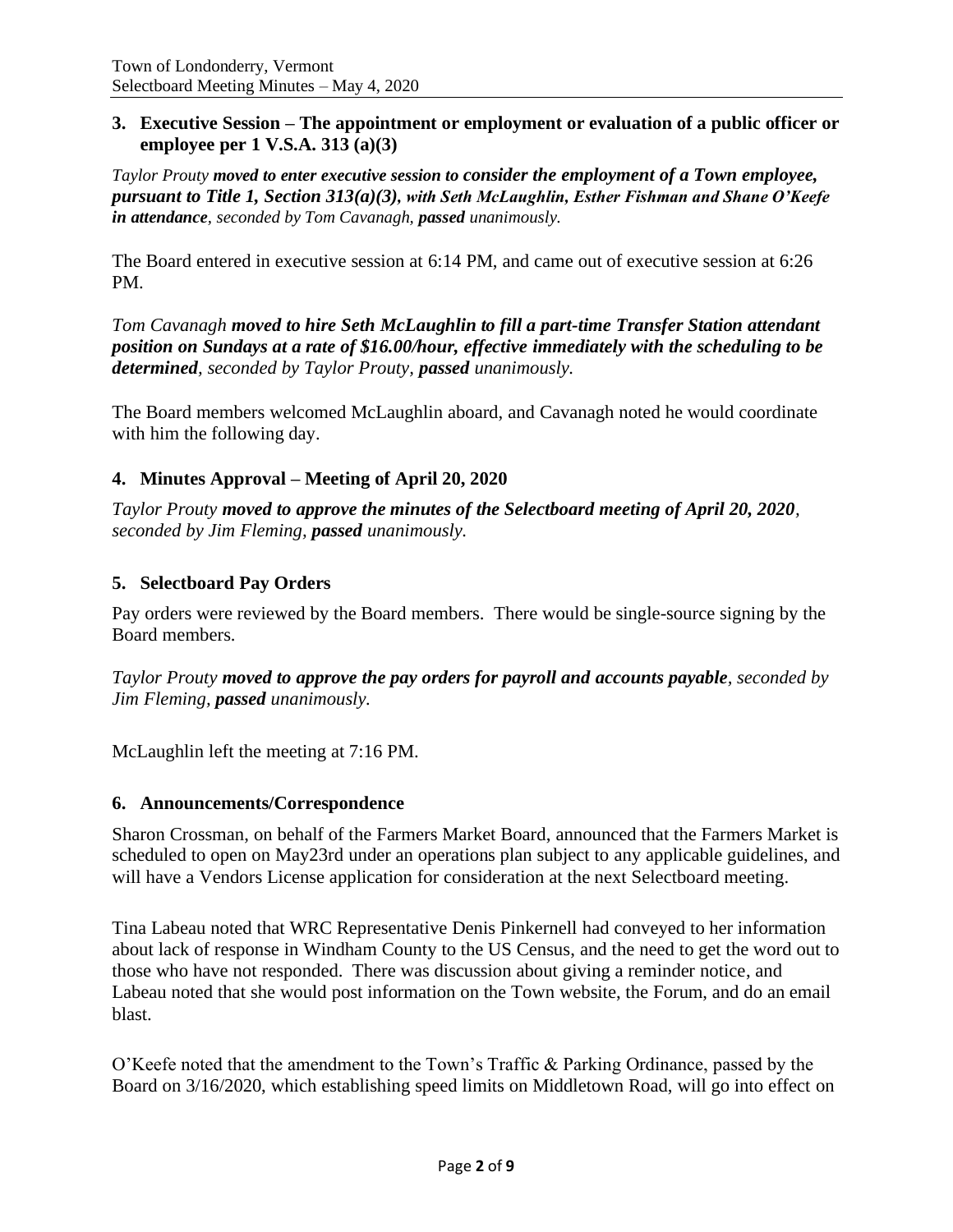5/15/2020 as there was no petition filed with the 44-day appeal period after its adoption. He recommended that speed limit signs be put up that day.

Correspondence included in the Board's meeting packet was as follows:

• A 4/15/2020 letter of thanks from the Chester Snowmobile Club for use of Town roads for snowmobile activity.

Also, he noted that the Town received a note from Neighborhood Connections forwarding thanks from Marcy Gekosky and Elizabeth & Andrew Thompson to Town staff and elected officials for keeping things running under tough conditions.

## **7. Visitors and Concerned Citizens**

None.

### **8. Town Officials Business**

### **a. Emergency Management Director – COVID-19 response updates**

Emergency Management Director (EMD) Kevin Beattie briefed the Board on the COVID-19 pandemic and the declared state of emergency. He noted that the four-town virtual Emergency Operations Center is still active, dealing with local matters.

He mentioned that the COVID-19 infection numbers are trending very well in Vermont, but the proximity of the nearby hotspots of New York and Massachusetts was a concern according to the Governor. He stated that we as a community need to stay vigilant and it's still important to follow stay-at-home orders, use masks in public places, and for those coming from elsewhere to quarantine.

He noted that the Governor has incrementally allowed for opening up some outdoor business and outdoor activities. And that business will continue to open up.

Local supplies for the Town and emergency responders are in good shape he noted. There are no food shortages locally, but there may be shortages of all kinds of meats in the future based on national conditions. The real problem with food is affordability as people's incomes have taken a severe hit. There have been state-wide distributions of food by the Vermont National Guard for the Vermont Food Bank, with huge numbers of takers: approximately 120,000 meals in Rutland, 98,000 meals in Springfield, and 80,000 meals in Bennington. Some food distributions will be in the near future in the Londonderry area, targeting Bromley and Magic Mountains.

Beattie said he could not at that time provide an update on the town-wide mailing.

On recreational activities, he stated that he observed a lot of large gatherings of people in various places, including Williams Park, and was concerned that he did not see much social distancing or much use of masks. He reported that Lowell Lake s very busy, with 33 cars in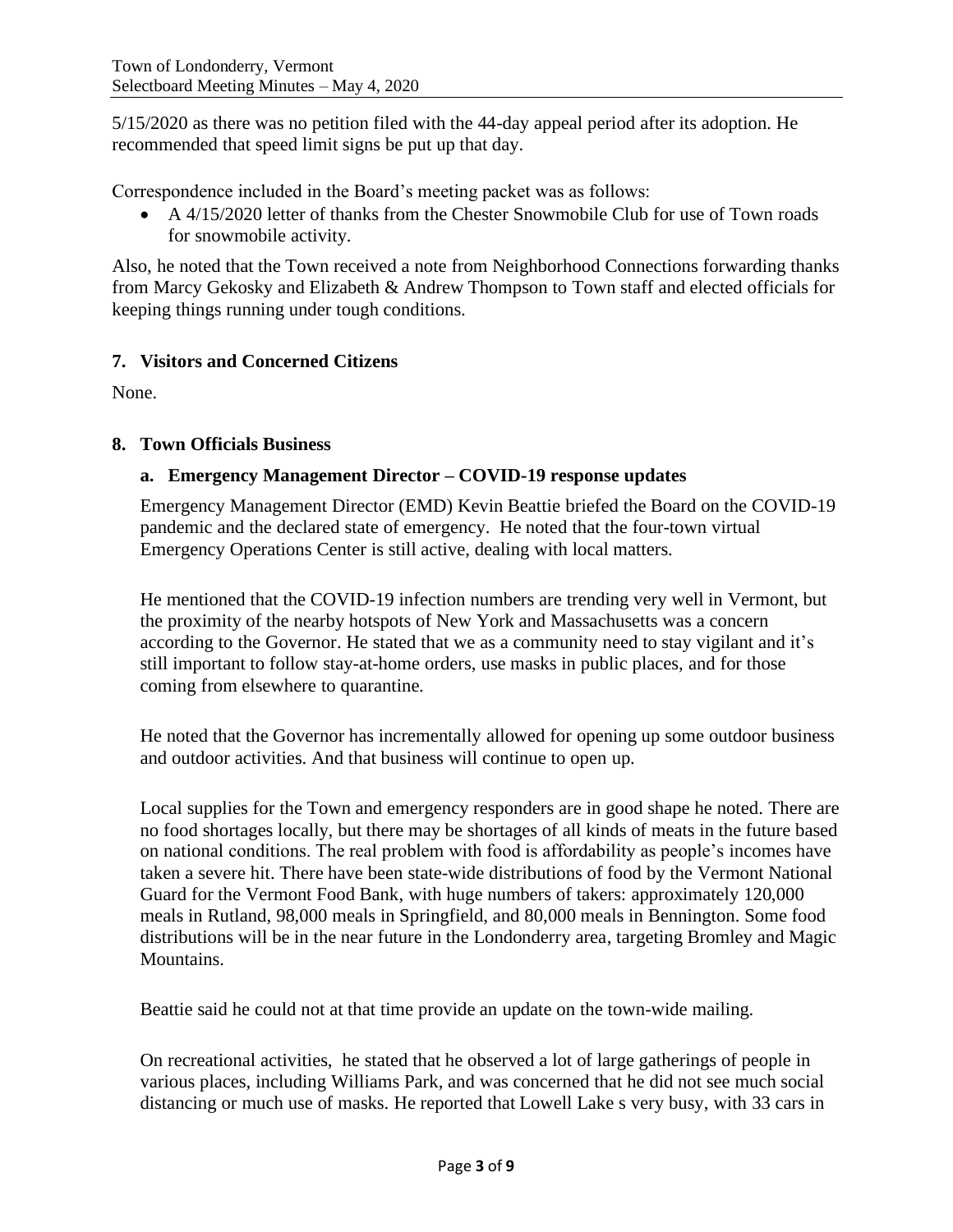the lot, and there were 7 cars at the West River trailhead, and 4 cars at the campground entrance. He said it's a state-wide concern as we get into better weather. Fishman noted that she witnessed people distancing from one another at Lowell Lake. Beattie said he spoke with State and federal recreation representatives and reported on site limitations and available information on opening dates.

He asked for Selectboard feedback and approval to post a signs at the Lowell Lake, the West River trailhead, Williams Park and the Winhall Brook Campground that provides State guidance on safe public assembly. Annunziata recommended that the sign be broken up into a number of smaller signs to create greater effectiveness. Mora suggested signs of 11" X 17", and Fleming suggested creating a few extra in case others are needed now or in the future. It was the consensus of the Board that posting this signage was a very good idea, and that Beattie should be given leeway to handle this effort.

Beattie mentioned the potential for a surge of people to the area may lead to a surge in COVID-19 cases, as could the interest in locals to get out of their homes.

There was a brief discussion about the operations of the farmers market.

## **b. Emergency Management Director – Discussion & update on Hazard Mitigation Plan**

Beattie mentioned that the Town's Hazardous Mitigation Plan needs to be updated every five years and is a bit overdue at this time. He noted that Londonderry is one of six towns to receive grant funds for this effort and will receive approximately \$7,500 to hire a consultant. He noted that the process can be pretty involved for local officials with a number of meetings. He mentioned that there is a 25% match for the Town, which can take the form of in-kind efforts by staff.

He stated that the Town needs to put the consultant work out to bid at this time, and O'Keefe said that he would be happy to handle the bid process. Beattie will send to O'Keefe the required bid format.

## **c. Emergency Management Director – Incident Command Delegation of Authority**

Beattie noted that this is an annual assignment, that give the two local fire chiefs incident command authority during emergency responses.

*Taylor Prouty moved to appoint the Phoenix Fire Chief as Incident Commander for the Phoenix Fire Department coverage area, and the Champion Fire Chief as Incident Commander for the Champion Fire Department coverage area, for the period of May 1, 2020 to April 30, 2021, and delegate to these individuals the authority to perform the following functions in their respective coverage areas:*

- *Ensure incident safety*
- *Provide overall leadership and accountability at the incident scene*
- *Set the incident objectives, strategies, and priorities*
- *Delegate authority to others,*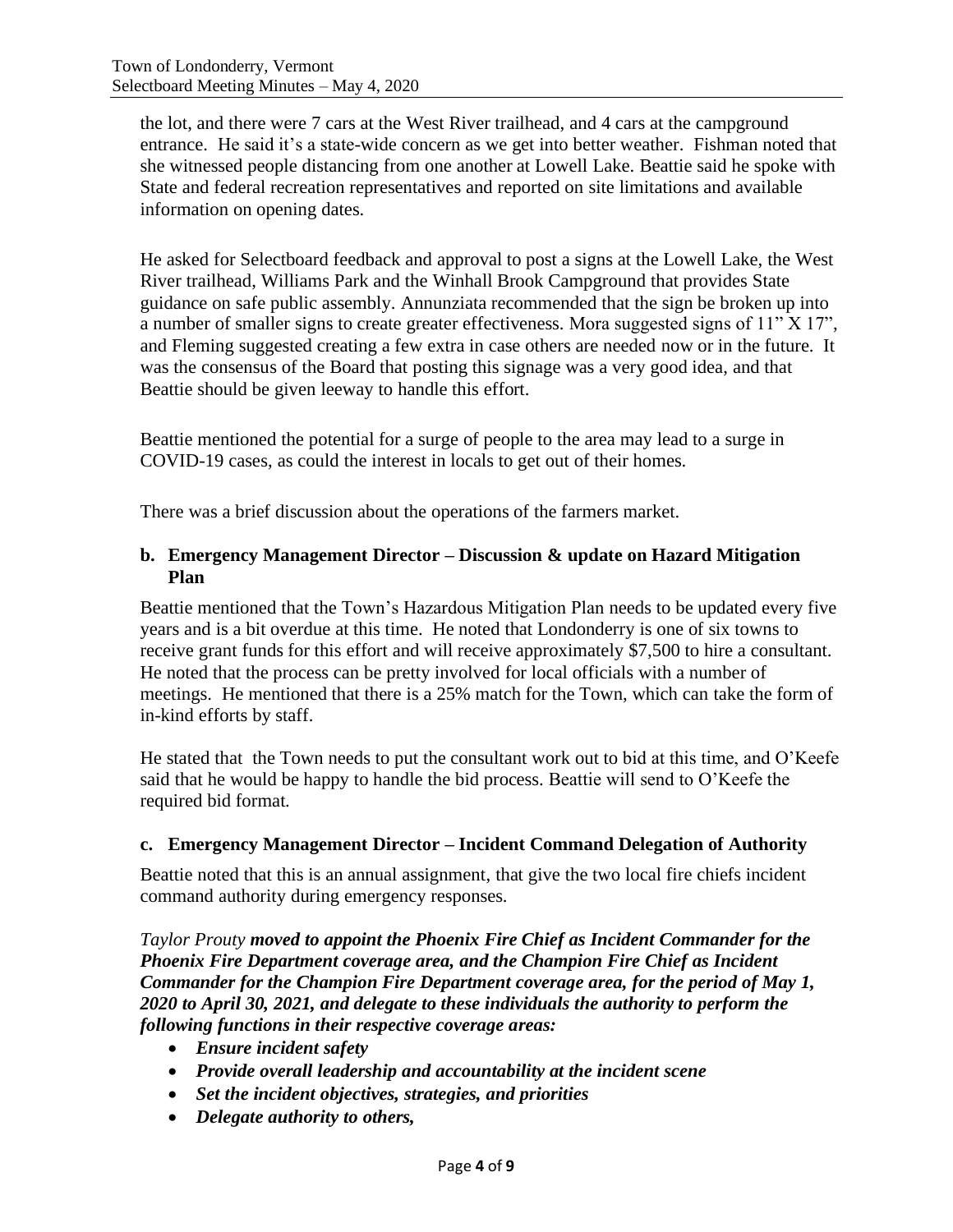*And further authorize the Selectboard Chair to execute declaration documents for these appointments on behalf of the Board, seconded by Tom Cavanagh, passed unanimously.*

Beattie noted that the Town is in the FEMA pipeline for funding for the COVID-19 response.

#### **9. Transfer Station/Solid Waste Management**

#### **a. Updates**

Esther Fishman gave an update on Legislative actions related solid waste collection, and noted that all aspects of the 2012 Solid Waste Bill are still scheduled to go into effect, including food scrap collection on July 1st, but if markets remain poor haulers would like to be able to put recyclables into the landfill.

Cavanagh mentioned that safety procedures are going well. A new facemask will be required for the new employee, as will VOSHA training.

### **b. Reopening of Transfer Station on Sundays**

Cavanagh mentioned that he and Fishman had spoken about reopening on Sundays and recommend doing so on May 17th particularly now that we'll have a full crew. Training of the new employee was discussed.

*Taylor Prouty moved to reopen the Transfer Station on May 17th barring any executive orders from the Governor, seconded by Tom Cavanagh, passed unanimously.*

Fishman reminded the Board that the Governor's executive orders have not required any closures, and that the Town has been allowed to adjust hours without State approval.

#### **c. Use of the Stump Dump**

Cavanagh mentioned that he understands that the Town of Weston wants to bring to the Transfer Station's stump dump approximately 100 stumps over the next three weeks, and we normally only get about 20-30 per year. He suggested that we ask Weston to provide its own loader to push back the stumps, and figured it would be 10+ loads of stumps delivered. Dryden warned of the likelihood of sinkholes at the site.

It was agreed that O'Keefe would write a letter to the Town of Weston on the need to provide the loader. O'Keefe will work with Cavanagh on the text of a letter and sign on behalf of the Town.

Fishman left the meeting at 7:16 PM.

#### **10. Roads and Bridges**

Mora suggested to adjust the agenda to conduct at this time the executive session scheduled for later in the meeting.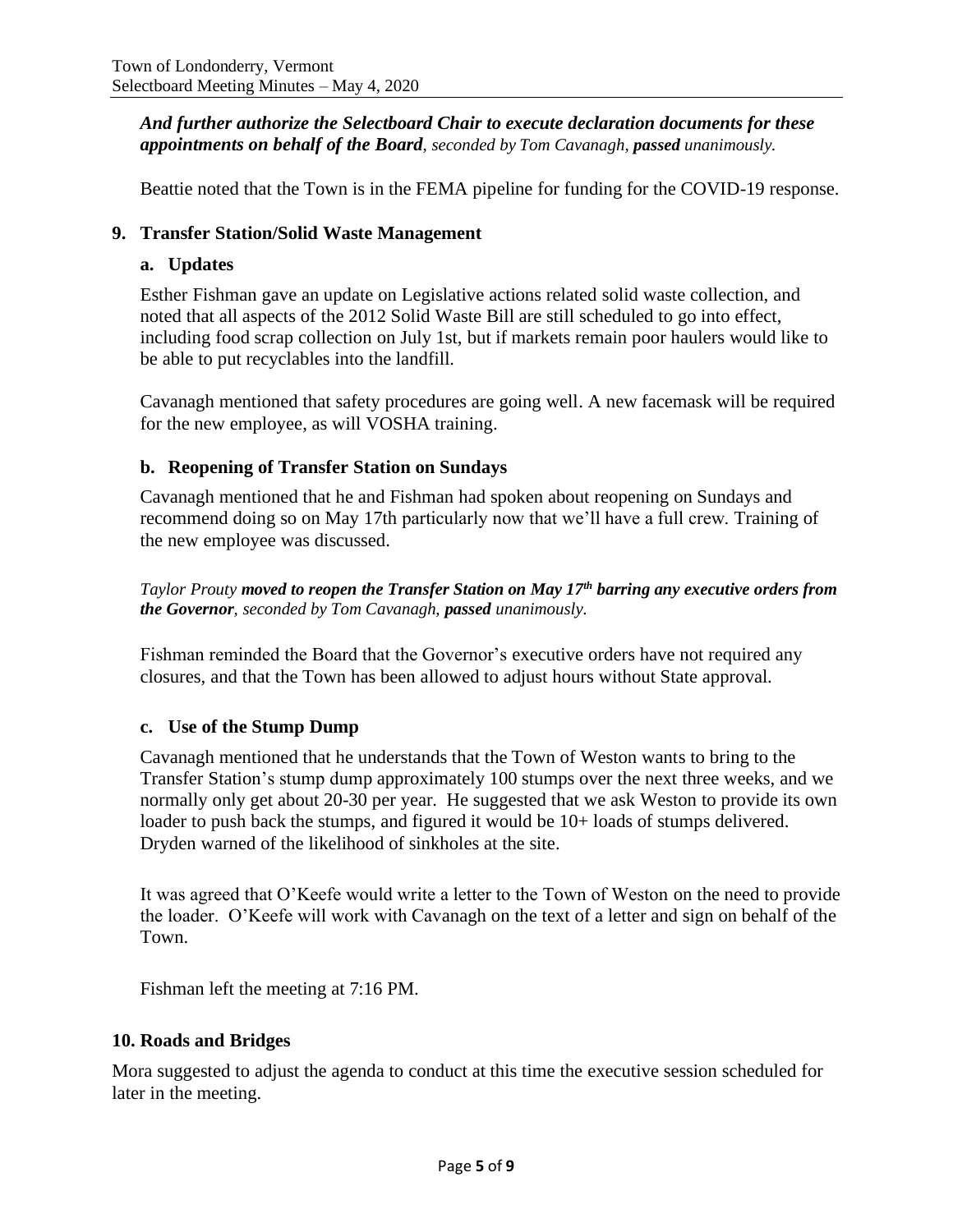### **a. Executive Session - Possible disciplinary or dismissal action against a public officer or employee, per 1 V.S.A. §313(a)(4)**

*Tom Cavanagh moved to enter executive session to discuss possible disciplinary action against a public employee pursuant to Title 1, Section 313(a)(4), to include Josh Dryden and Jarrett Sanderson, seconded by Vincent Annunziata, passed unanimously.*

The Board entered in executive session at 7:18 PM, and came out of executive session at 7:39 PM. No decisions or action was taken by the Board.

## **b. Updates**

Prouty mentioned that he and Dryden had met with Wesley Ameden and over the phone with the property owner seeking to improve the class 4 portion of Under the Mountain Road and the connecting legal trail into Jamaica, which was approved by the Board on 12/16/2019, and some of the work would be starting soon.

He noted that Fuller Sand  $\&$  Gravel, Inc. would be restarting its paving work from last season, with grinding taking place soon. Dryden clarified that the grinding would be taking place the next day and paving would begin the following week. Dryden noted that he was unsure of the money available at this time and hoped to go as far as possible on Landgrove Road, and use all of the money left over in the paving budget for that. Labeau noted that unspent paving funds do not roll over into the next fiscal year.

Beattie suggested paving Mansfield Road. Prouty mentioned that he and Dryden would come to the next Board meeting with a list of roads for paving in the next fiscal year. He also suggested pricing out larger projects and smaller ones as well in case additional funds became available.

O'Keefe noted that the Board on 5/23/2019 voted to "accept the bid from Fuller Sand & Gravel, Inc. for paving services for work limited to Landgrove Road and Cobble Ridge Road, to fit within the budget appropriation as appropriate". The bridge road was completed for \$5,700, so there is \$154,300 available. Dryden said that the contractor's costs are lower at this time and he said he's come in with lower prices. It was agreed that there is a bit more than \$154,000 for paving this fiscal year, to be used for Landgrove Road.

#### **c. Award contract for equipment/supply of calcium chloride**

Prouty noted that there were no other viable bidders to provide a comparison bid for the supply of chloride storage equipment. The proposed contractor would be supplying all new equipment. Dryden mentioned other nearby communities use the same supplier. He also mentioned that he may have someone interested in taking the old equipment.

O'Keefe questioned whether the Town would use the 12,500 gallons of liquid chloride per year as required by the three-year lease-purchase agreement. Dryden noted that the Town O'Keefe questioned whether the Town would use the 12,500 gallons of liquid chloride per year as required by the three-year lease-purchase agreement. Dryden noted that the Town used only 3,000 gallons last year, but the Town was not using the proper amount per mile.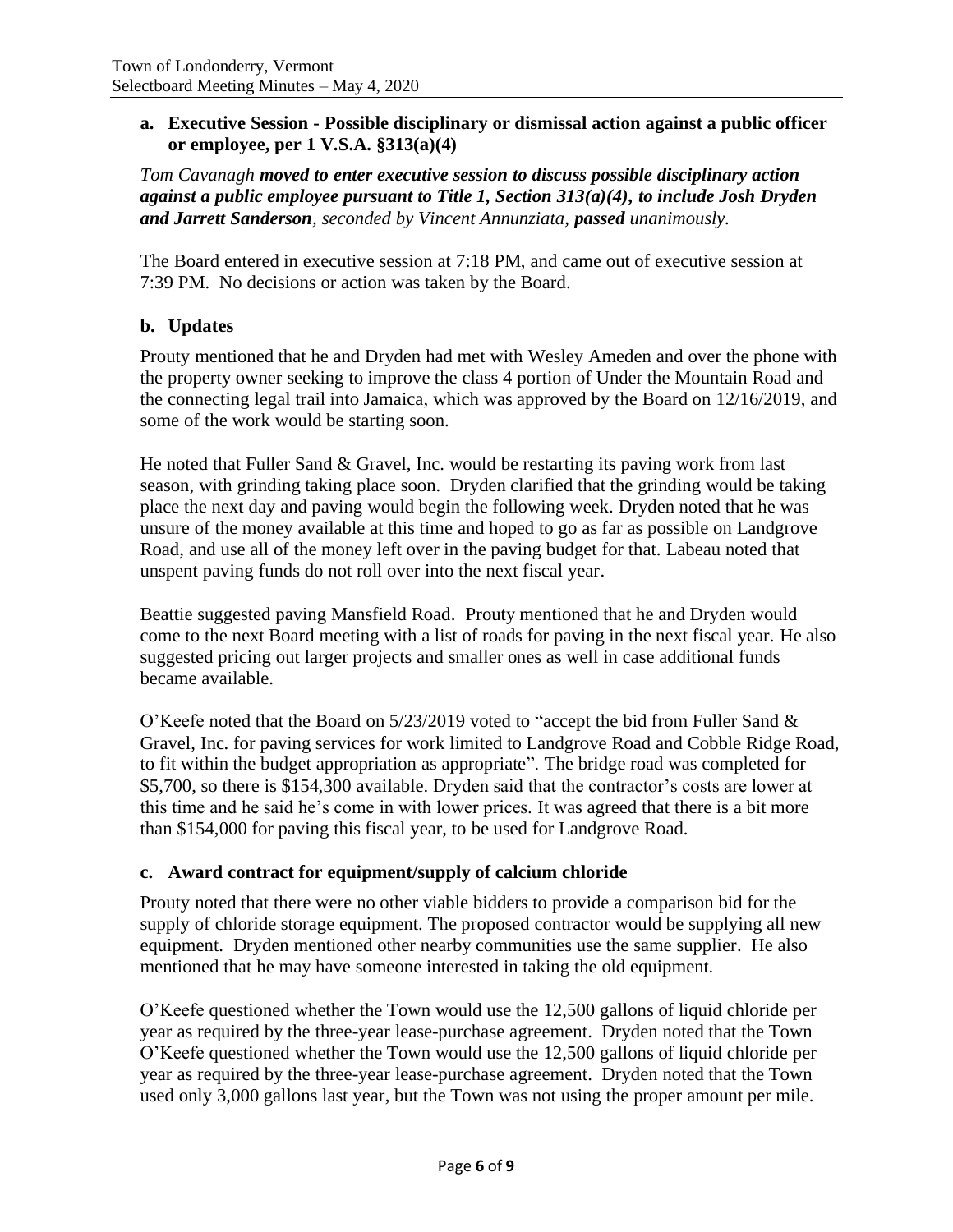He said that increased use can help save the road integrity, and that he did not believe the Town would be required to buy liquid that it did not need.

*Taylor Prouty moved to 1) determine that Innovative Surface Solutions, Inc. is the only possible source for equipment and supplies for liquid calcium chloride for road surface treatment, and is hereby approved as a sole source vendor for that equipment, and 2) authorize the Town Administrator to execute the 3-year equipment rental agreement on behalf of the Town, which includes a minimum annual supply purchase of 12,500 gallons, and 3) authorize an initial purchase of 4,300 gallons at \$1.04/gallon, seconded by Vincent Annunziata, passed unanimously.*

# **11. Old Business**

# **a. Septage fields – Consider proposal for PFAS work plan and groundwater sampling**

O'Keefe recounted the recent history of the Town's requirement to test for per- and polyfluorinated substances, known as "PFAS", at the former septage fields, and noted that the Town had recently been informed that samples taken in January revealed high concentrations in the groundwater at one of the test wells. A letter from the Vermont DEC requires the Town to retest the well and to develop a sampling plan to test water from all drinking water wells within ¼ mile, which appears to be just one. He presented a proposal from the firm of Waite-Heindel of Burlington, VT, whose subconsultant is Endyne, historically the Town's sampling firm, in the amount of \$3,232. He noted that the original estimate was \$4,465 but was reduced by offering for Town forces to do some outreach and site verification, and a reduction in the reporting requirement.

O'Keefe noted that there is a chance for there to be additional work in the future depending on the results, but stated that the hydrogeologist at Waite-Heindel is optimistic that there will not be contamination at the lone drinking water well on Boynton Road due to its being on the other side of the West River. The matter of PFAS from other sources was discussed.

O'Keefe suggested that he would look into whether the Town can recover its costs for sampling through joining any efforts on the part of the State of Vermont to recover its costs.

Irwin Kuperberg asked that the Conservation Commission be kept abreast of this process as it manages the Truex property, of which the former septage fields is a part. O'Keefe added that the Energy Committee was looking at the property as a potential site for a solar array.

*Tom Cavanagh moved to 1) determine that the proposal for engineering and sampling work from Waite-Heindel related to PFAS remediation at the former septage fields, estimated to cost \$3,232, constitutes a professional service exempt from the Purchasing Policy's bid process, and 2) accept the proposal as submitted, and 3) authorize the Town Administrator to sign any documents necessary for the hiring of the firm to conduct the necessary work, seconded by Taylor Prouty, passed unanimously.*

O'Keefe will coordinate with Cavanagh on site access for the consultant as well as verification of drinking water well locations. Beattie recommended that the consultant complies with any COVID-19 directives and requirements.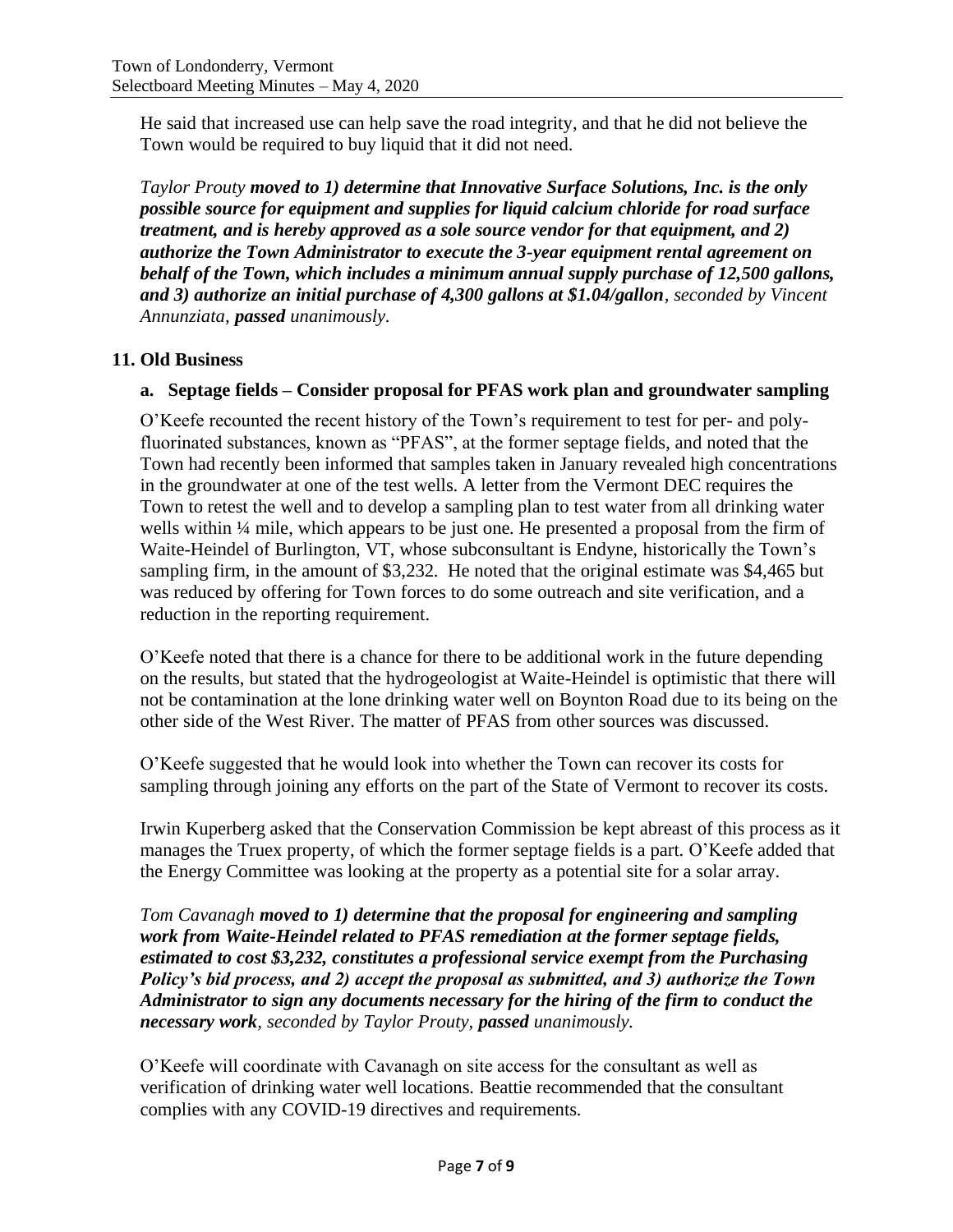Dryden and Sanderson left the meeting at 8:13 PM.

#### **b. Resignation of Town Constable [17 V.S.A. §2646(7) & 24 V.S.A. §961(a)]**

Following up on the discussion at the previous meeting, Mora noted that Board received the resignation of Roger Sheehan as Constable, and that Kevin Beattie has volunteered to be appointed to fill the position.

*Taylor Prouty moved to accept the resignation of Roger Sheehan as Constable and direct the Town Administrator to post notice of the vacancy in conformance with 24 V.S.A. Section 961(a), seconded by Vincent Annunziata, passed unanimously.*

### **12. New Business**

### **a. Maintenance of Town properties**

Mora noted that deferment of maintenance at Town properties had been brought up at Town Meeting. Prouty pointed out several cases of issues that need to be addressed at several properties and wants to make sure that they don't go unattended. There seems to be a lack of mechanism for getting things fixed and repairs get overlooked. Cavanagh suggested a walkthrough of different buildings and putting together an inventory of work needed.

Prouty considered whether Board members should take on maintenance and repairs, or whether a staff member should have this as a responsibility. Labeau noted that most work is done on an emergency basis by the Road Crew.

Sharon Crossman noted the grant-funded historic preservation efforts at the Town Hall and the ongoing Town Office project, and that an engineer has already conducted a needs assessment for the Town Hall and she mentioned some of the findings. O'Keefe noted that estimates of cost for the Town Office project just came in and he would bring them to the Board at the next meeting.

Prouty mentioned a proposal from O'Keefe to bring on a new person who is half-time maintenance and half-time Road Crew. O'Keefe spoke further about this model, noting that other towns do this, but that it would need further consideration due to cost. Prouty stated that he had discussed this with Dryden and a fourth person for the winter highway work would be helpful while that person would not be needed in the summer. Labeau mentioned that a variant of this model was in the budget a few back and was voted down. Beattie stated that he felt what is missing is a definition of who is responsible for overseeing maintenance, not just who's going to do the work, and that it should be a paid staff person.

Mora stated that she agreed that there should be a single responsible person, but the present is not the time to bring on another paid position and this calls for a creative solution. The Board members discussed the strong level volunteerism in the community that could be tapped.

No action was taken, but it was agreed that this matter should be placed on a future meeting agenda when there isn't quite so much taking place.